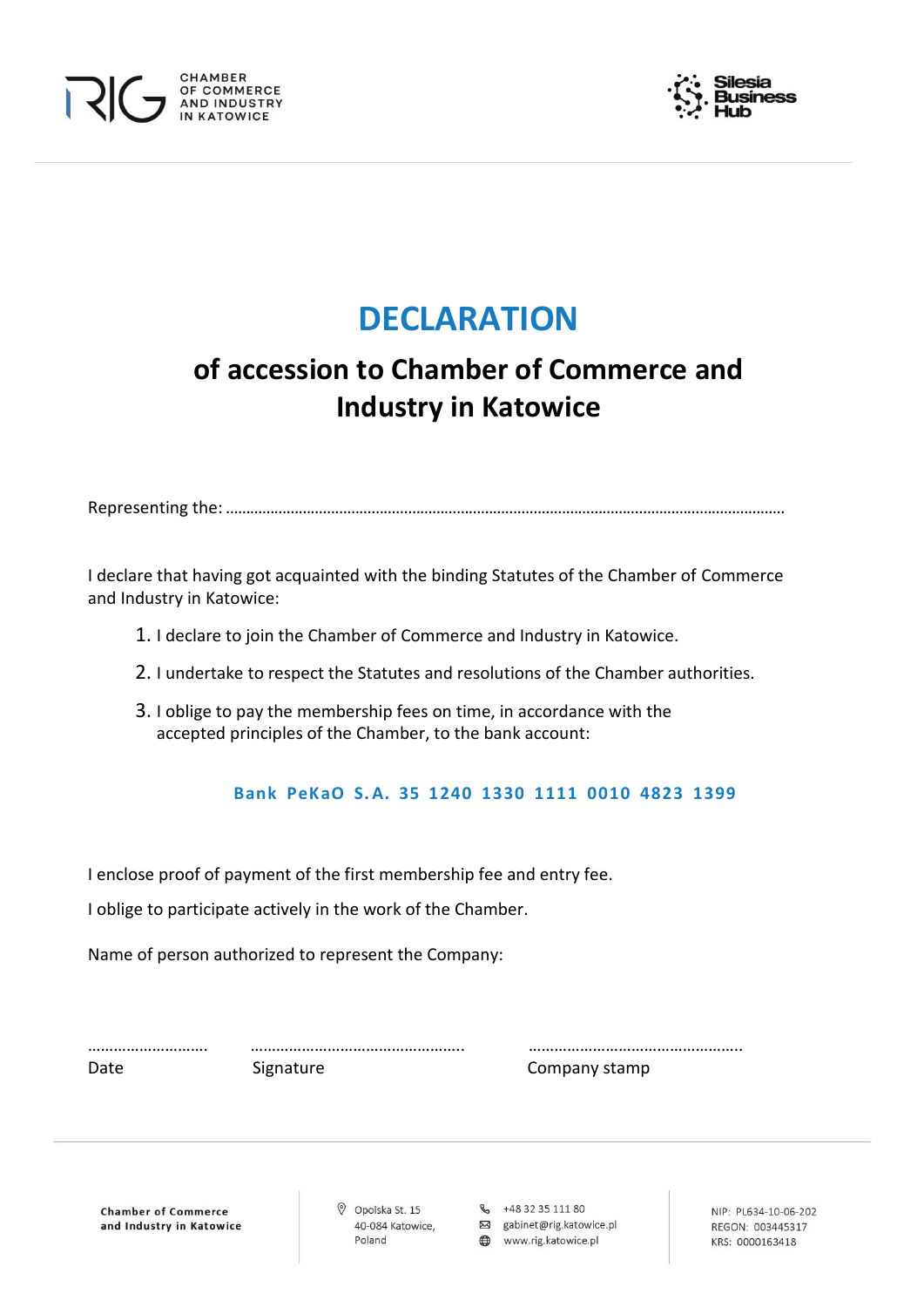



**We kindly ask you to fill in a short questionnaire which will enable us to efficiently contact with you and help us to adapt our offer to your needs.**

### **INFORMATION QUESTIONNAIRE**

| Full name of the company or institution: |               |                          |                    |
|------------------------------------------|---------------|--------------------------|--------------------|
| NIP:                                     |               |                          |                    |
|                                          |               | <b>Basic information</b> |                    |
| Postal Code:                             | City:         | Street:                  |                    |
| Founding Year:                           | Phone number: | e-mail:                  | <b>Website URL</b> |
|                                          |               |                          |                    |

|                | Number of employees*: | appointment, civil law contract, self-employment B2B, etc.). |                        |             |               | *By employees we mean all persons providing work or services to the entrepreneur<br>regardless of the type of contract (employment contract, nomination, election, |  |
|----------------|-----------------------|--------------------------------------------------------------|------------------------|-------------|---------------|--------------------------------------------------------------------------------------------------------------------------------------------------------------------|--|
| Branches:      |                       |                                                              |                        |             | Company Size: |                                                                                                                                                                    |  |
| YES            | NO                    | <b>MICRO</b>                                                 | SMALL<br><b>MEDIUM</b> |             | LARGE         |                                                                                                                                                                    |  |
|                |                       |                                                              |                        | Legal form: |               |                                                                                                                                                                    |  |
|                | Sole proprietorship   | Civil partnership                                            |                        |             |               | Company under commercial law Foundation /<br>Association / Chamber                                                                                                 |  |
| Other (which?) |                       |                                                              |                        |             |               |                                                                                                                                                                    |  |

|                                                           |                  | Representation |              |
|-----------------------------------------------------------|------------------|----------------|--------------|
| Person representing<br>in accordance with KRS<br>or CEIDG | Name and surname | e-mail         | Phone number |
| Position:                                                 |                  |                |              |
| Person representing<br>in accordance with KRS<br>or CEIDG | Name and surname | e-mail         | Phone number |
| Position:                                                 |                  |                |              |

**Chamber of Commerce** and Industry in Katowice  $\oslash$  Opolska St. 15 40-084 Katowice, Poland

& +48 32 35 111 80

⊠ gabinet@rig.katowice.pl

www.rig.katowice.pl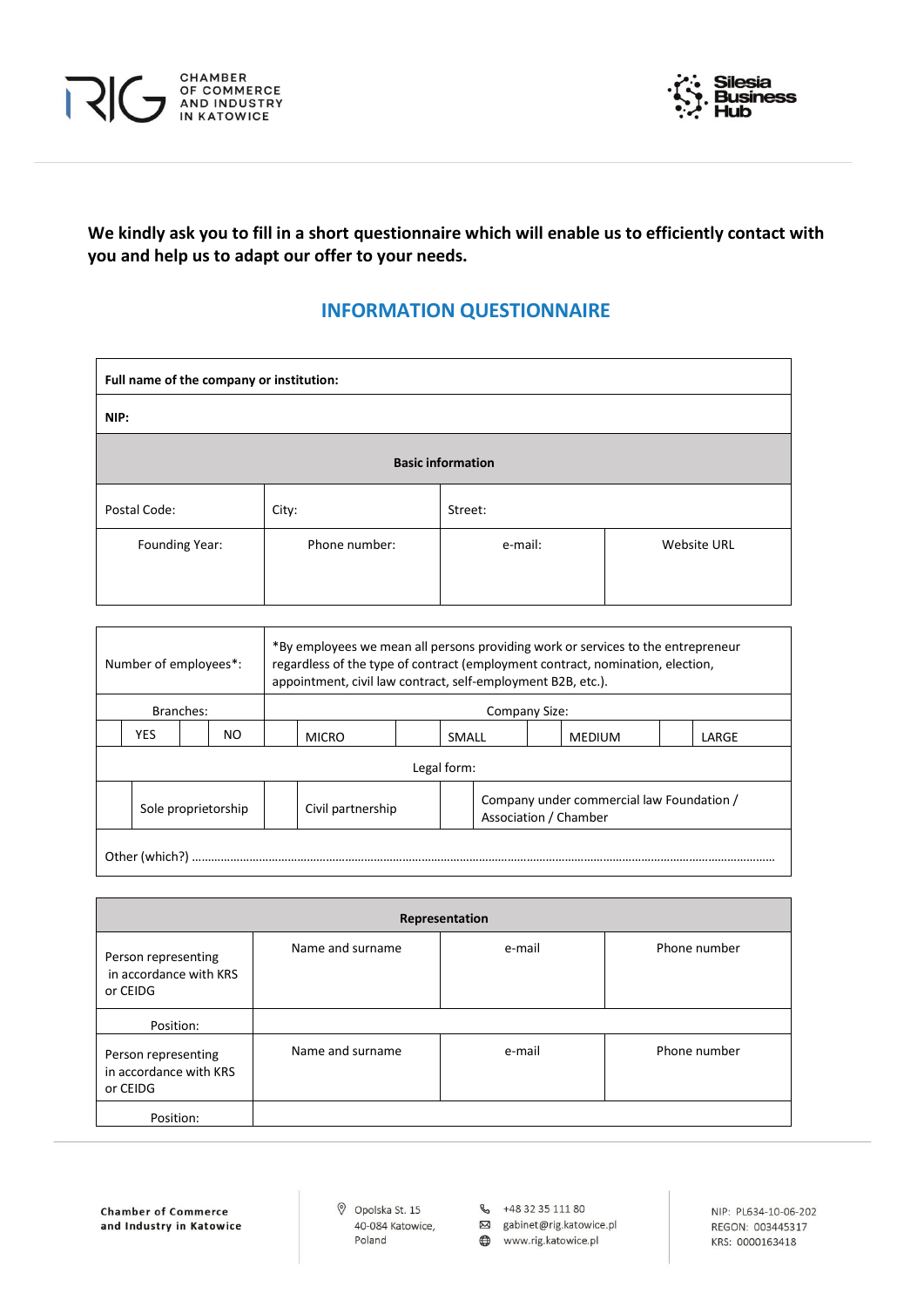



| <b>Sector</b>                                                                                                                                                                                                                                      |            |                                                                               |    |                                   |            | <b>Business profiles by PKD</b><br>(Largest share in turnover) |     |
|----------------------------------------------------------------------------------------------------------------------------------------------------------------------------------------------------------------------------------------------------|------------|-------------------------------------------------------------------------------|----|-----------------------------------|------------|----------------------------------------------------------------|-----|
| Banking, insurance and other financial services                                                                                                                                                                                                    |            |                                                                               | 1. |                                   |            |                                                                |     |
| Construction, architecture, real estate<br>2.                                                                                                                                                                                                      |            |                                                                               |    |                                   |            |                                                                |     |
| Electronics, IT, telecommunications, ICT                                                                                                                                                                                                           |            |                                                                               | 3. |                                   |            |                                                                |     |
| Energy, mining, metallurgy                                                                                                                                                                                                                         |            |                                                                               |    | Brief description of the activity |            |                                                                |     |
| Education, science, R&D, training, business and accounting consulting,<br>legal services                                                                                                                                                           |            |                                                                               |    | (max. 3 sentences):               |            |                                                                |     |
|                                                                                                                                                                                                                                                    |            |                                                                               |    |                                   |            |                                                                |     |
| Printing, marketing, advertising, PR, media                                                                                                                                                                                                        |            |                                                                               |    |                                   |            |                                                                |     |
|                                                                                                                                                                                                                                                    |            |                                                                               |    |                                   |            |                                                                |     |
| Transport, logistics                                                                                                                                                                                                                               |            |                                                                               |    |                                   |            |                                                                |     |
| Health, pharmaceuticals, chemistry                                                                                                                                                                                                                 |            |                                                                               |    |                                   |            |                                                                |     |
| Tourism, gastronomy, hotel industry, event organization, sport, and<br>recreation                                                                                                                                                                  |            |                                                                               |    |                                   |            |                                                                |     |
|                                                                                                                                                                                                                                                    |            |                                                                               |    |                                   |            |                                                                |     |
|                                                                                                                                                                                                                                                    |            |                                                                               |    |                                   |            |                                                                |     |
| Annual company turnover:                                                                                                                                                                                                                           |            | In what area does the company                                                 |    |                                   | <b>YES</b> | <b>Export</b>                                                  | NO. |
| To 500 000 PLN                                                                                                                                                                                                                                     |            | operate?                                                                      |    | What markets?                     |            |                                                                |     |
| From 500 001 PLN to 1 000 000 PLN                                                                                                                                                                                                                  |            |                                                                               |    |                                   |            |                                                                |     |
| From 1 000 000 PLN to 5 000 000PLN                                                                                                                                                                                                                 |            | Silesian voivodeship                                                          |    |                                   |            | <b>Import</b>                                                  |     |
| From 5 000 000 PLN to 10 000 000 PLN                                                                                                                                                                                                               | Poland     |                                                                               |    |                                   | <b>YES</b> |                                                                | NO  |
| From 10 000 0000 to 50 000 000 PLN                                                                                                                                                                                                                 | Europe     |                                                                               |    |                                   |            | What markets?                                                  |     |
| More than 50 000 000 PLN                                                                                                                                                                                                                           | World      |                                                                               |    |                                   |            |                                                                |     |
| We are ordering the subscription of the Business HUB "Wolny Rynek" quarterly at the price of 99 PLN net / 4 issues with<br>the possibility of placing a free advertisement (1 page) in any issue of the magazine. Magazine circulation: 2 thousand |            | copies<br>The latest issue to download here: www.rig.katowice.pl/businesshub/ |    |                                   |            |                                                                |     |
|                                                                                                                                                                                                                                                    | <b>YES</b> |                                                                               |    |                                   |            | <b>NO</b>                                                      |     |

| What actions from the Chamber you expect and what benefits you want to have from joining Chamber? |
|---------------------------------------------------------------------------------------------------|
| Integration, networking, establishing new business contacts                                       |
| Counselling on acquiring external financing, counselling on other issues (what issues?):          |
| Training, conferences, events                                                                     |
| Establishment or development of international cooperation                                         |
| Legalization of documents in international trade                                                  |

**Chamber of Commerce** and Industry in Katowice 40-084 Katowice, Poland

© Opolska St. 15 ↓ 48 32 35 111 80

⊠ gabinet@rig.katowice.pl

www.rig.katowice.pl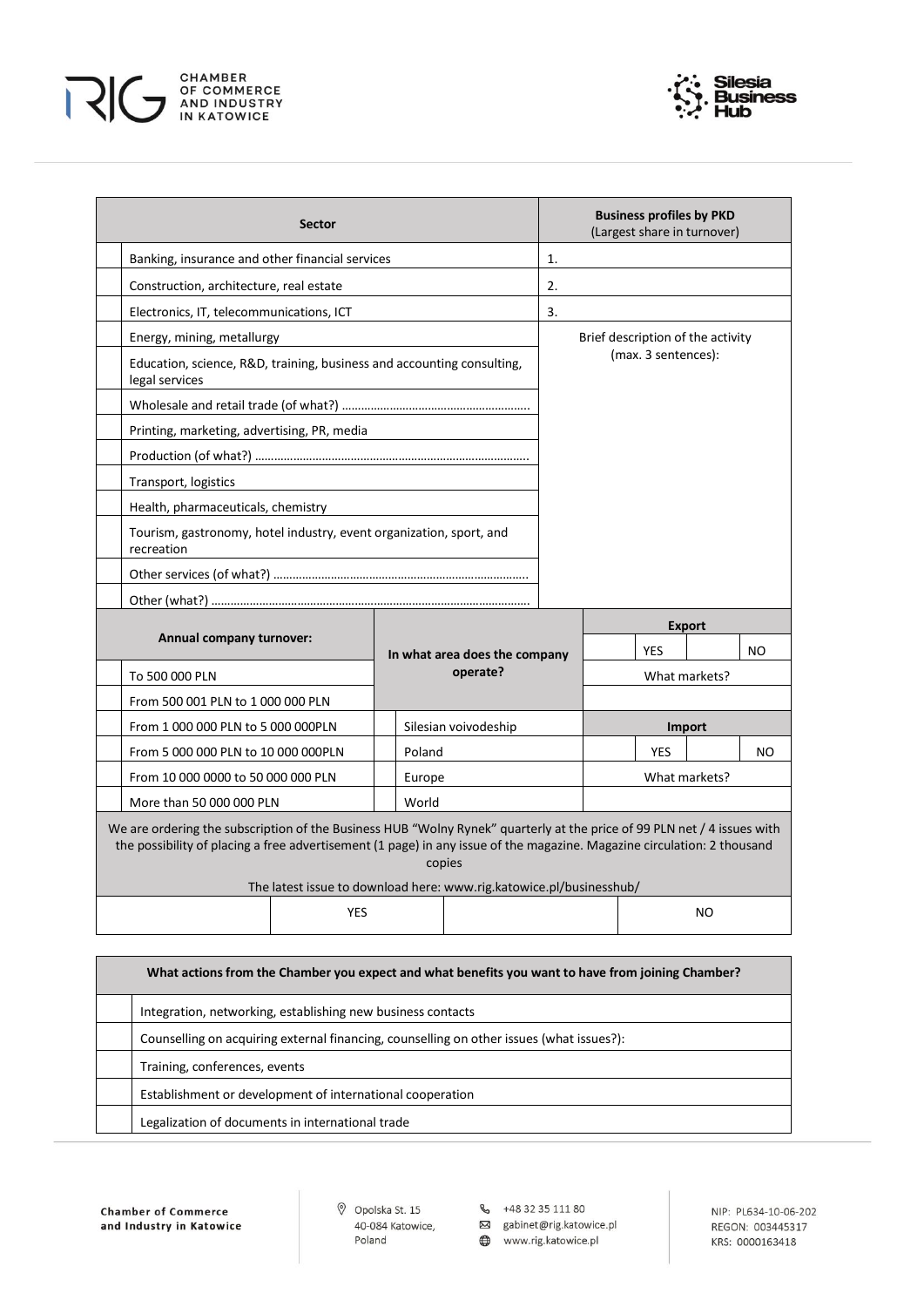



| Marketing, promotion, and PR of the company          |
|------------------------------------------------------|
| <b>Public affairs services</b>                       |
| Searching for trainees and employees                 |
| Rental of multimedia hall and conference rooms       |
| Settlement of disputes by arbitration court          |
| Other                                                |
| What areas of your business could we help you with?  |
|                                                      |
|                                                      |
| A person recommending membership in CCI in Katowice? |

Opolska St. 15 40-084 Katowice, Poland

& +48 32 35 111 80

⊠ gabinet@rig.katowice.pl www.rig.katowice.pl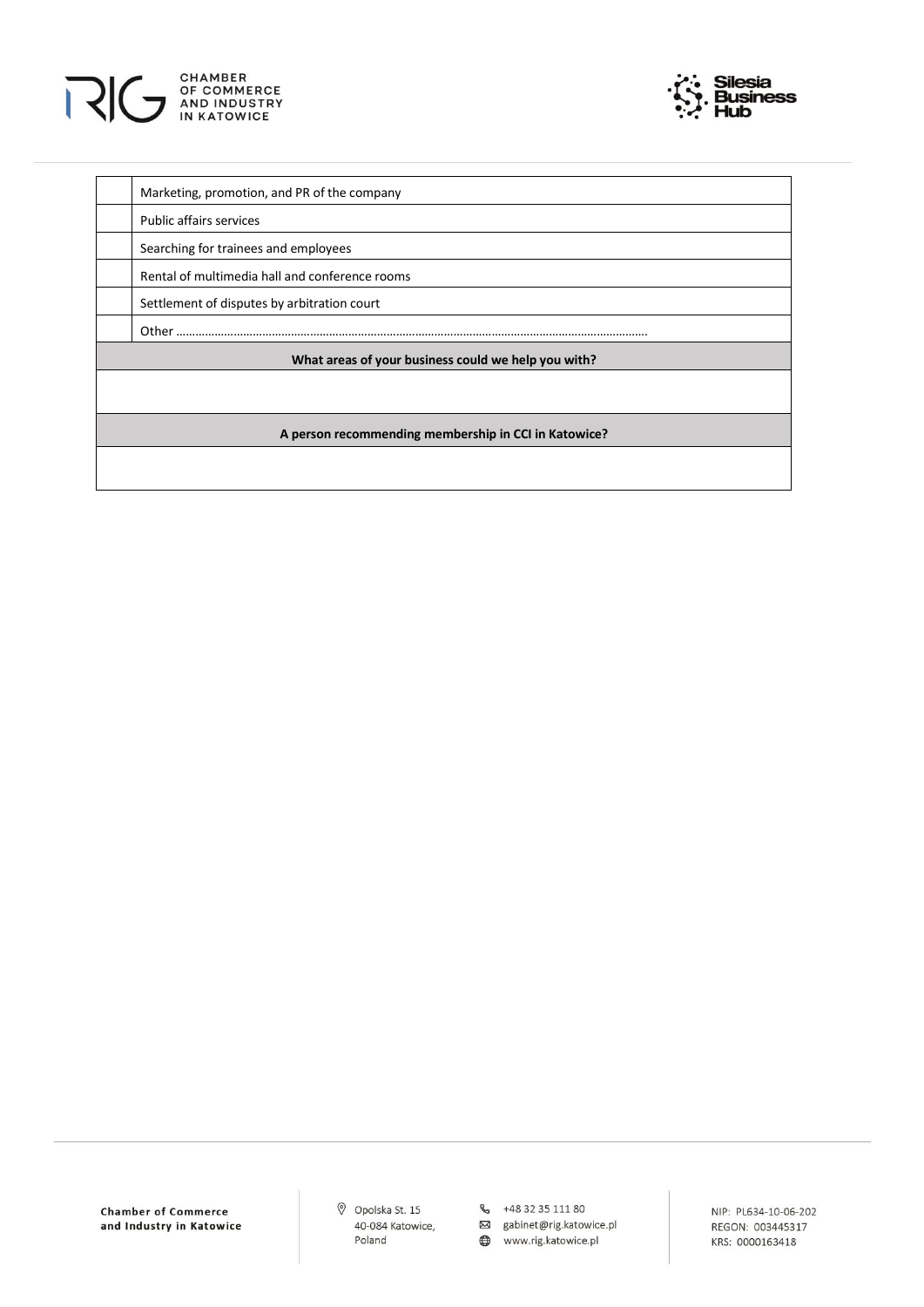

#### **DECLARATION OF CONSENT TO PROCESSING OF PERSONAL DATA**

**Pursuant to Article 7 (1) in connection with Article 13 (1) and 2 of Regulation 2016/679 of the European Parliament and of the UE Council of 27 April 2016 on the protection of individuals with regard to the processing of personal data and on the free movement of such data, and repealing Directive 95/46/EC (General Data Protection Regulation - today as RODO), I consent to the processing of my personal data by the Administrator - Chamber of Commerce and Industry in Katowice (CCI) - for purposes related to my membership in the Chamber of Commerce and Industry in Katowice, including trainings, events and other events organized by the Administrator.**

**I also consent and authorize the use of the personal information I have provided above for purposes of sending me membership-related information, including for internal administrative and analytical purposes as well as for marketing purposes related to the activities of the CCI Katowice.**

I further declare that I acknowledge that:

- 1. the Administrator of my personal data is the Chamber of Commerce and Industry in Katowice placed in Katowice at 15 Opolska Street (hereinafter: "Administrator", "CCI").
- 2. 2 The Administrator's contact details: tel. 32 35 111 80, e-mail: rig@rig.katowice.pl. My personal data will be processed:
	- a. for purposes related to membership in CCI Katowice (legal basis: Article 6(1)(b) of the RODO),
	- b. within the scope of fulfilling the Administrator's legal obligations resulting from binding legal regulations,
	- c. to fulfill legal obligations of the Administrator resulting from binding legal regulations, in particular from the act on economic services, tax, reporting and accounting obligations (legal basis: Article 6 (1)(c) of the RODO),
	- d. to fulfill tasks, objectives and obligations resulting from membership, including those arising from the Statute of the Chamber of Commerce and Industry in Katowice, hereinafter referred to as "Statute", which is our legitimate interest (legal basis: Article 6 (1) (f) of the RODO),
	- e. to the extent and for the purpose for which I have given my consent (legal basis: Article 6(1)(a) of the RODO),
	- f. for direct marketing purposes, which is a legitimate interest of CCI (legal basis: Article 6 (1) (f) RODO),
	- g. for the possible establishment, investigation, or defense against claims, which is a legitimate interest of the CCI (legal basis: Article 6 (1)(f) of the RODO),

R<sub>2</sub> +48 32 35 111 80

図 gabinet@rig.katowice.pl www.rig.katowice.pl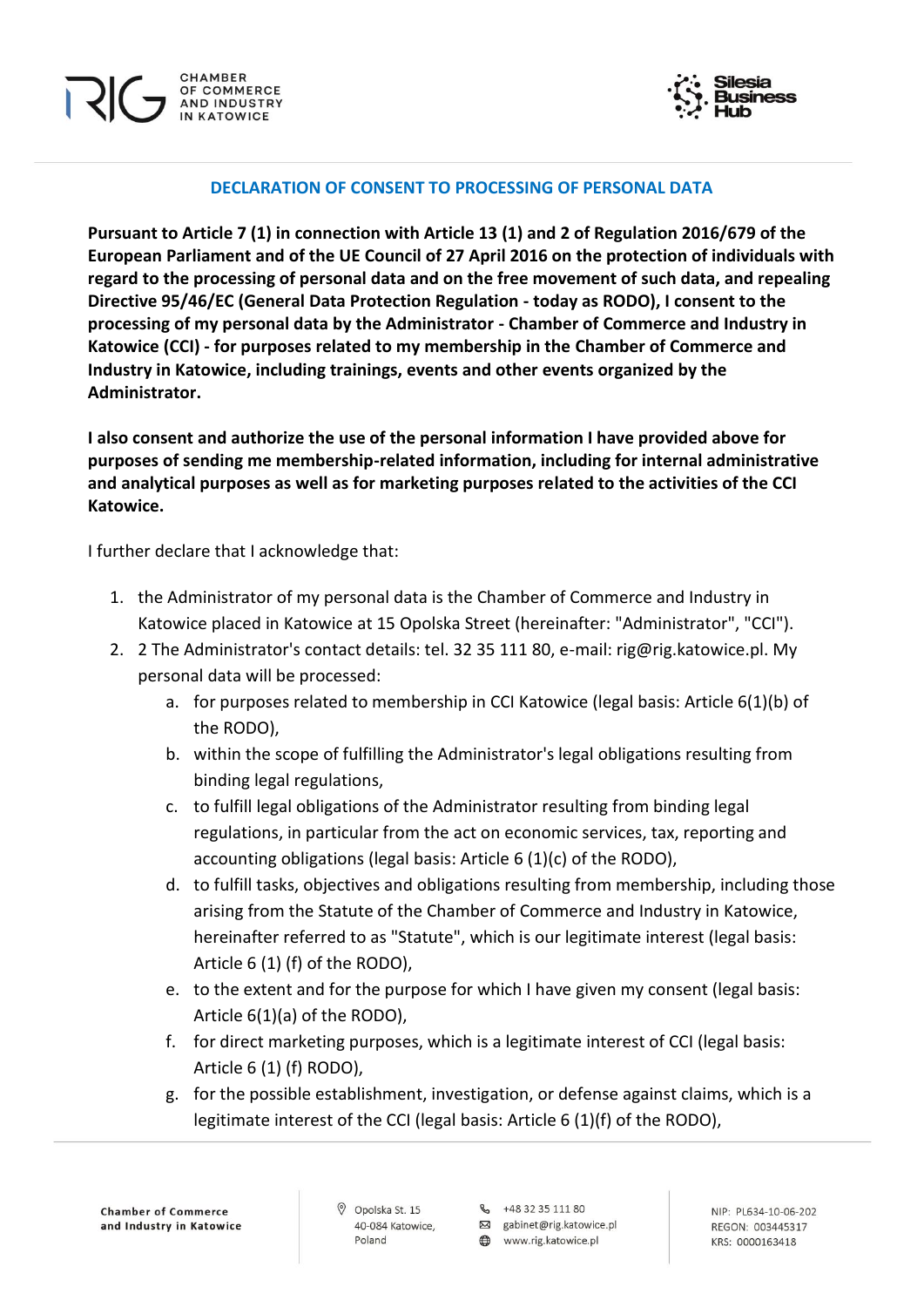



- h. for the purpose of evaluating the services provided, conducting satisfaction surveys, which is a legitimate interest of the CCI (legal basis: Article 6(1)(f) of the RODO),
- i. for the purposes of contact, information, and data exchange, which is a legitimate interest of the CCI (legal basis: Article 6(1)(f) of the RODO),
- j. for archival (evidential) purposes, to secure information and data if it is necessary to prove the facts, which is a legitimate interest of the CCI (legal basis: Article 6.1.f of the RODO),
- k. for the purpose of pursuing other legitimate interests of the Administrator or a third party resulting from membership in the CCI (legal basis: Article 6.1.f of the RODO),
- l. for historical purposes, which is a legitimate interest of the CCI (legal basis: Article 6.1.f RODO).
- 3. In the case of consent referred to above, I will have the right to withdraw consent at any time without affecting the legality of the processing, which was performed based on consent before its withdrawal.
- 4. My personal data will be processed for the duration of my membership in the CCI, and after its termination for the period resulting from the applicable laws, and in the case of legitimate interests of the Administrator for the duration of their implementation. In relation to data for which I have given my consent - until its withdrawal.
- 5. My personal data can be disclosed to:
- 6. entities, whose services the Administrator uses in conjunction with its members, i.e.: entities providing consulting, HR and payroll, accounting, tax, legal, accounting, IT, ICT, auditing services, advertising and public relations agencies, subcontractors.
- 7. to other recipients, i.e.: business partners, the Polish Chamber of Commerce, other chambers of commerce, entities within our group, entities and authorities entitled to receive data on the basis of legal regulations, Poczta Polska S.A., courier companies, entities engaged in payment activities (banks, payment institutions), debt collection companies, companies collecting debts, business information agencies, other CCI Member Companies within the "Members Area".
- 8. Personal data shall not be transferred to a third country or to an international organization. Such a transfer may only take place if it is necessary for the purpose for which the data are processed (for the performance of a contract) and if an adequate level of data protection is ensured. Within the framework of your rights, you have the opportunity to obtain information about the data, where they are made available, and the security measures applied.
- 9. I have the right to demand from the Administrator access to my personal data, their rectification, erasure, or restriction of processing, as well as the right to object and the right

O Opolska St. 15 40-084 Katowice, Poland

& +48 32 35 111 80 図 gabinet@rig.katowice.pl

www.rig.katowice.pl